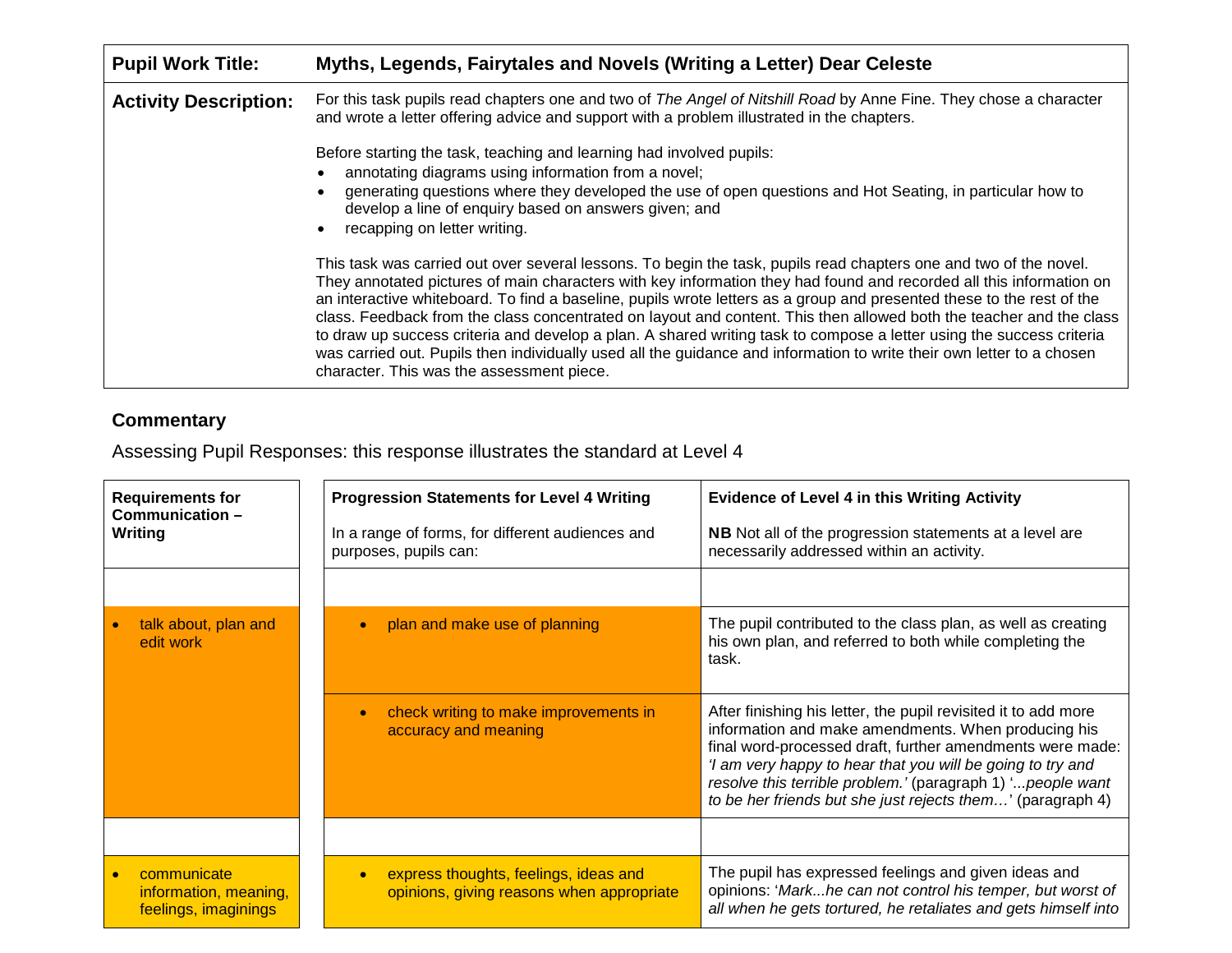| and ideas in a clear<br>and organised way                                                                                                                                |                                                                                              | even more trouble' and 'I do hope this information is<br>helpful and I really hope you could turn Nitshill Road into a<br>happy school.'                                                                                                                                                                                                                                                                                                                                                                                                                                                      |
|--------------------------------------------------------------------------------------------------------------------------------------------------------------------------|----------------------------------------------------------------------------------------------|-----------------------------------------------------------------------------------------------------------------------------------------------------------------------------------------------------------------------------------------------------------------------------------------------------------------------------------------------------------------------------------------------------------------------------------------------------------------------------------------------------------------------------------------------------------------------------------------------|
|                                                                                                                                                                          | structure writing, including using paragraphs                                                | He has presented the letter in a clear, organised way with<br>appropriate use of paragraphs. It flows clearly and is<br>relevant to the form. The pupil has written a clear<br>introduction: 'Hello I am (pupil's name inserted). I have<br>been hearing some disturbing news about four children at<br>Nitshill Road Primary School.' as well as concluding<br>statements to end the letter: 'I do hope this information is<br>helpful and I really hope that you could turn Nitshill Road<br>into a happy school. I would like this situation to be<br>completely gone. GOOD LUCK Celeste!' |
|                                                                                                                                                                          | express meaning clearly, using an<br>$\bullet$<br>appropriate vocabulary and level of detail | He has used appropriate vocabulary: 'I am very happy to<br>hear that you will be going to try and resolve this terrible<br>problem', 'This will be a tough challenge', ' he is a<br>tormentor and he humiliates others'. He has also included<br>an appropriate level of detail: 'You can recognise Mark<br>because he walks with a limp, wears really thick glasses, is<br>quite small, has short hair, fiddles with things, chews things<br>and usually stands at the back of the line.'                                                                                                    |
|                                                                                                                                                                          |                                                                                              |                                                                                                                                                                                                                                                                                                                                                                                                                                                                                                                                                                                               |
| develop, express and<br>present ideas in a<br>variety of forms and<br>formats, using<br>traditional and digital<br>resources, for<br>different audiences<br>and purposes | choose from and use a range of forms, as<br>appropriate                                      | The pupil has used an appropriate style and form. The letter<br>has been written to inform Celeste of the bullying situation,<br>communicating the key facts and information needed to<br>address the problem (as outlined in the WALT). It has also<br>been written in a friendly manner.                                                                                                                                                                                                                                                                                                    |
|                                                                                                                                                                          |                                                                                              |                                                                                                                                                                                                                                                                                                                                                                                                                                                                                                                                                                                               |
| write with increasing<br>accuracy and<br>proficiency.                                                                                                                    | vary word order and use linking words<br>within sentences                                    | The pupil has used linking words, to vary sentence length: 'I<br>want to make sure you can sort this problem out so I have<br>given you some information on how to recognise these four<br>pupils.'                                                                                                                                                                                                                                                                                                                                                                                           |
|                                                                                                                                                                          | use a range of punctuation accurately                                                        | He has used a range of punctuation accurately, for example<br>commas have been inserted when listing: 'You can<br>recognise Mark because he walks with a limp, wears really                                                                                                                                                                                                                                                                                                                                                                                                                   |